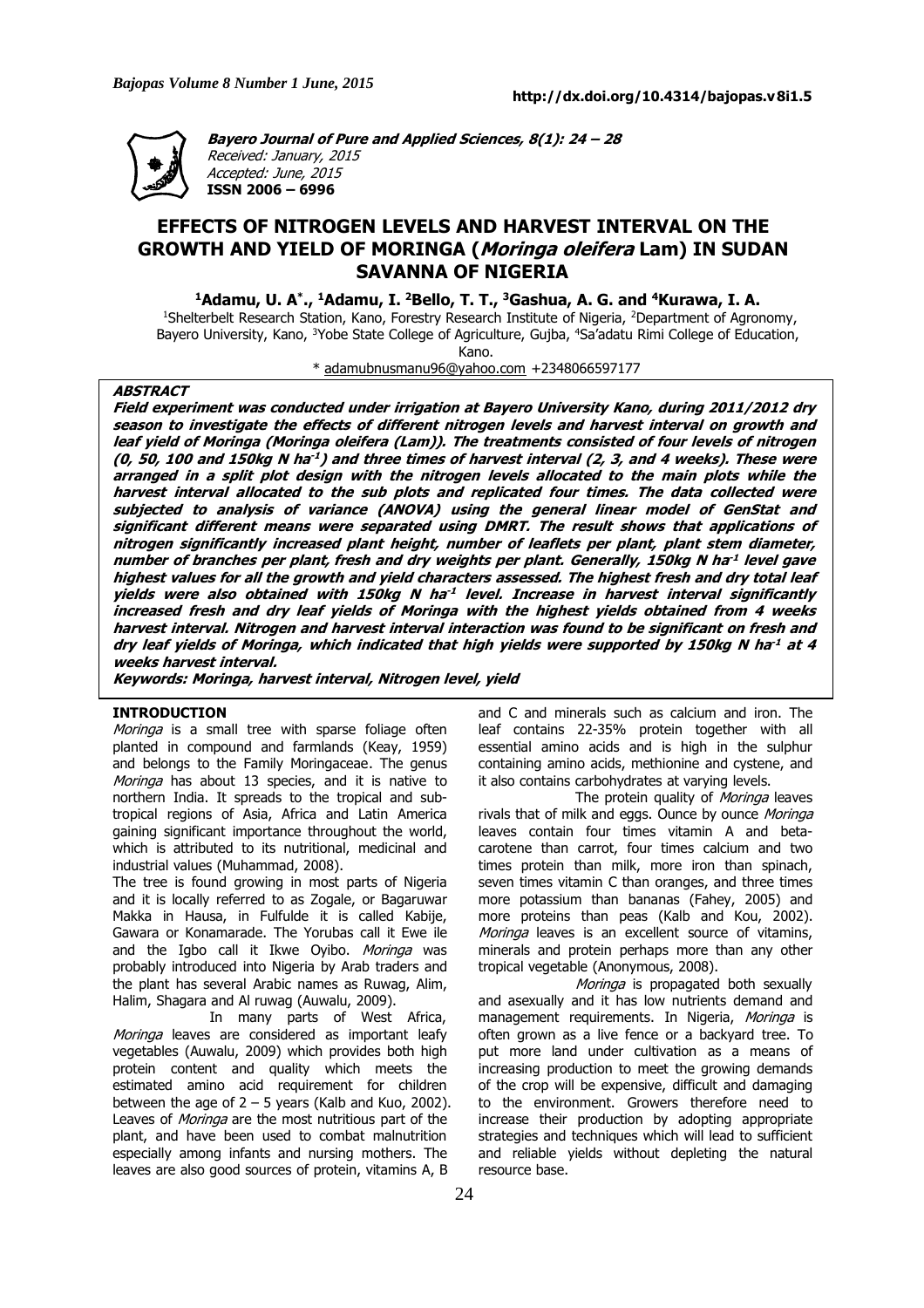It is therefore essential to establish the best agronomic practices for cultivation and utilization of the crop. Thus, the aims of this research was to determine the optimum level of Nitrogen required for the growth and yield of the *Moringa* plant and also to determine the most appropriate harvest interval required for sustainable utilization of the plant.

## **MATERIALS AND METHODS**

The experiment was conducted during the 2011/2012 dry season at research Farm of faculty of Agriculture, Bayero University, Kano (latitude  $11^0$  58' N and longitude  $8^0$  25' E, 457m above sea level) in the Sudan Savannah ecological zone of Nigeria. The treatments combination consisted of four levels of Nitrogen (0, 50, 100 and 150 kg ha $^{-1}$ ) and three levels of harvest interval (2, 3 and 4 weeks). The experiment was laid out in a complete randomized block design at the growth stage but at 12 weeks after sowing (i.e. at harvesting stage) a split plot design was adopted with nitrogen levels allocated to the main plots while harvest interval was allocated to the sub plots and replicated four times.

The main plot size measured 3m x  $2m$  (6  $m<sup>2</sup>$ ) and was demarcated into three sub plots of (1m x 2m) and each consisted of twenty rows of one meter length. The four inner rows were used as net plots and eight boarder rows were used for sampling purpose. An alley way of 1.5m, 1m and 0.5m were left between replicate, main plot and sub plots respectively. The land was cleared and harrowed, leveled and prepared into irrigation basins, with irrigation channels provided. Two seeds were sown per hole manually at the depth of 2 cm which were later thinned to one seedling per stand at two weeks after sowing (2 WAS). Spacing of 20 cm inter row and 10 cm intra row was used. Nitrogen fertilizer (urea 46% N) was used as source of nitrogen and it was applied at 3 WAS, along the side of the Moringa plant (Palada and Chang, 2003). Weeding was carried out manually by hoe three times at three weeks interval before harvesting. The plants were first harvested at 12 weeks after sowing as suggested by Grubben and Denton (2004).

The plants were cut manually with knife at 20cm from the ground level to encourage side branching so as to enhances yield of subsequent harvests, and it was after the first harvest that the harvest interval of 2, 3 and 4 weeks treatments were introduced and lasted for three months. Observations were recorded on some growth, yield and yield components and the data collected were subjected to analysis of variance (ANOVA) using the general linear model of GenStat (2011). Significant treatment means were separated using DMRT (Duncan 1955).

### **RESULTS**

#### **Effect of nitrogen levels on vegetative growth of Moringa during the first 12 weeks.**

The mean plant height, stem diameter and number of branches plant<sup>-1</sup> increased with time, showing significant differences (P<0.05) from the  $4<sup>th</sup>$  WAS (Table 1). The highest nitrogen level  $(150 \text{ kg ha}^{-1})$ gave the highest increase in plant height, stem diameter and number of branches plant<sup>-1</sup> followed by 100 kg N ha<sup>-1</sup> then 50 kg N ha, $^{-1}$  while the control (0 kg N ha<sup>-1</sup>) gave the lowest increase in plant height, stem diameter and number of branches plant $^{-1}$ . The leaflets number plant<sup>-1</sup> fresh and dry weight plant<sup>-1</sup> increased with time in all treatments and were significantly different (P<0.05) from the  $4<sup>th</sup>$  week onwards. Individual plants with higher level of nitrogen had a higher leaflets number, fresh and dry weight plant<sup>-1</sup> followed by the medium and lower nitrogen levels respectively, while the lowest number of leaflets, fresh and dry weight plant<sup>-1</sup> were obtained for the control (Table 2). At 4<sup>th</sup> WAS 150 kg N ha $^{-1}$  treatment gave highest fresh weight plant<sup>-1</sup> while 100, 50kg N ha<sup>-1</sup> and the control were found to be statistically at par. During at same period 150 and 100 kg N ha<sup>-1</sup> produced plant that were statistically the same in terms of dry weight plant<sup>-1</sup>, followed by 50 and 0  $kg$  N ha<sup>-1</sup>.

### **Total Fresh and Dry Leaf Yields of Moringa**

Table 3 shows the effects of nitrogen levels and harvest interval on the total fresh and dry leaf yields (t ha<sup>-1</sup>) of *Moringa*. The result revealed that the higher the level of nitrogen the higher the fresh and dry leaf yields throughout the harvest period. The highest total fresh leaf yield of  $38.06$  t ha<sup>-1</sup> and total dry leaf yield of  $10.21$  t ha<sup>-1</sup> were obtained with  $150$ Kg N ha<sup>-1</sup> during the harvests recorded after the initial general harvest at 12 WAS. On application of harvest interval treatment which lasted for three month, when nitrogen was held constant at 150 kg ha<sup>-1</sup> each increase in number of weeks in harvest interval significantly increased leaf yields with maximum estimated yields of  $46.029$  t ha<sup>-1</sup> and  $12.317$  t ha<sup>-1</sup> fresh and dry leaf respectively obtained with 4 weeks harvest interval (Table 3).

Table 4 shows the interaction between nitrogen levels and harvest interval on total fresh and dry yields of Moringa leaf at BUK, the result indicated that there was positive and highly significant interaction between nitrogen levels and harvest interval on the total fresh and dry leaf yields and the best combination that produced the highest leaf yields was between 150 kg N ha<sup>-1</sup> and 4 weeks harvest interval.

### **Discussion**

The result of this study showed a significant difference of nitrogen level applied for all the growth and yield characters of Moringa measured. Nitrogen is known to be an essential nutrient necessary for stimulation of rapid vegetative growth because of its importance in photosynthesis and formation of chlorophyll, nucleic acid and amino acid (Samuel, 1980). Considering the low nutrient status of the soil of the experimental sites it is to be expected that application of nitrogen will increase the growth performance of the crop. Increase in nitrogen levels from 0 to 150 kg ha<sup>-1</sup> led to successive increase in growth characters such as plant height, stem diameter, fresh weight plant<sup>-1</sup>, dry weights plant<sup>-1</sup>, leaflets number plant-1 and number of branches plant<sup>-1</sup> all were significantly affected by level of nitrogen application.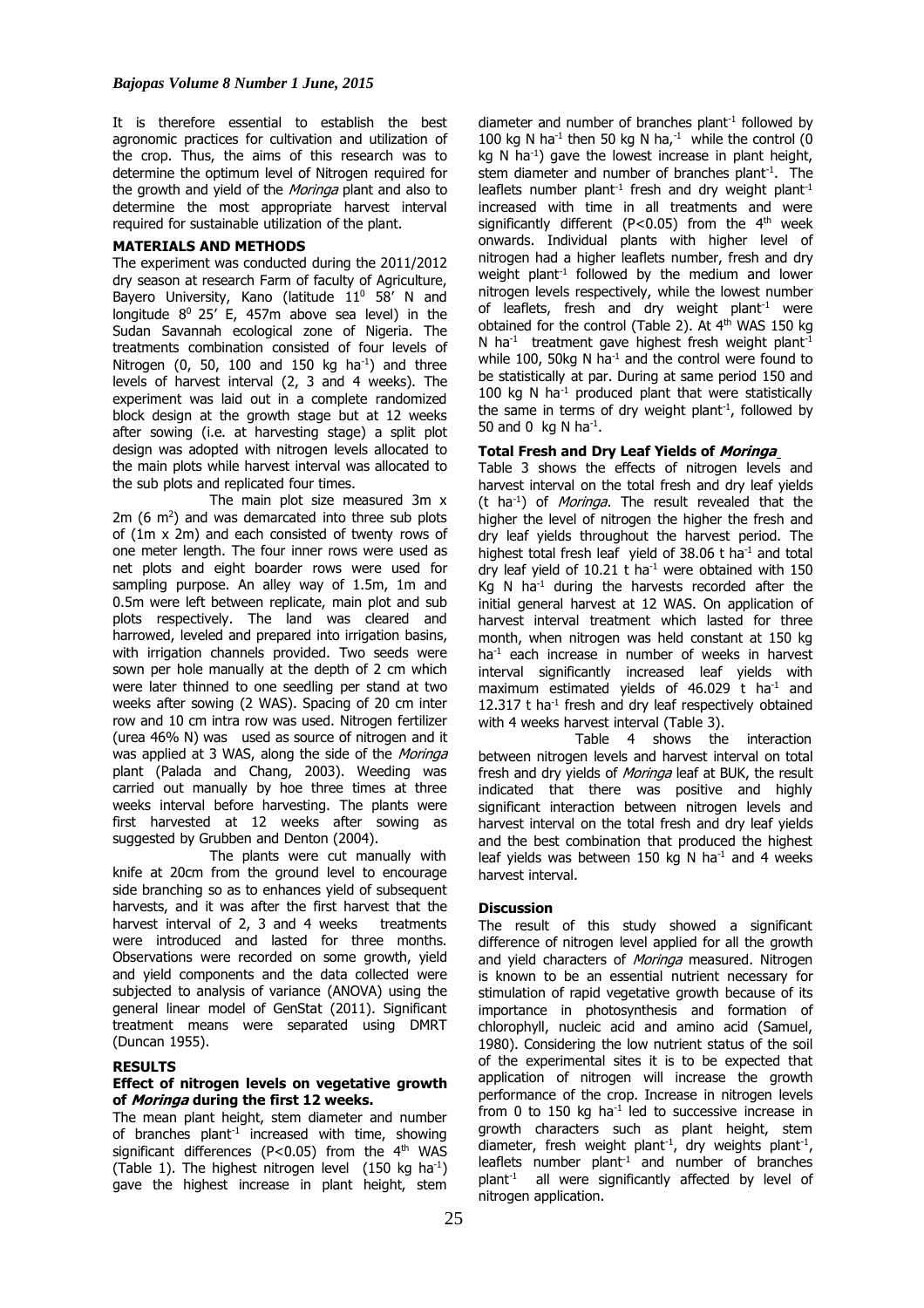This is in line with the findings of Oliver (2009) who recorded similar result in which best performance was obtained with NPK fertilizer (27-7-20) at  $32 - 43$ Kg week  $^{-1}$  ha<sup>-1</sup> in *Moringa* production. The result is also similar to what was obtained by Dash and Gupta (2009) who reported to have obtained significant increase in growth characters of Moringa such as shoot height, leaves number, plant fresh and dry biomass when treated with NPK/Urea (5q pot<sup>-1</sup>) and SSP respectively. The result was still similar to that of Matallawa (2012) who reported to have obtained significant increase in plant height; stem diameter, leaflets number plant<sup>-1</sup>, fresh and dry weight plant<sup>-1</sup> in Moringa treated with NPK at different levels of 0, 50, 100 and 150 Kg ha<sup>-1</sup>.

Application of nitrogen was found to significantly increase fresh and dry leaf yields of Moringa throughout the harvesting period which lasted for three months and this could be attributed to the good responce of the plant to the N applied at the site. However, the result indicated that there was corresponding increase in Moringa yield with increase in nitrogen level application. The highest level (150 Kg N ha-1) produced higher fresh and dry leaf yields, as compared to 100 and 50 Kg N  $ha^{-1}$  levels which also significantly produced higher yields compared to the untreated control  $(0 \text{ Kq} \text{ ha}^{-1})$  and this was in line with what was obtained by Matallawa (2012) and Radovich (2009) who reported positive yield responses of Moringa at fertilization rates of 350 Kg N ha-1. Fuglie and Sireeja (2010) supported this in their report which stated that nitrogen application increase the yield of *Moringa* leaf of up to three folds. The harvest interval significantly increase the fresh and dry leaf yields of *Moringa* ( $t$  ha<sup>-1</sup>) with highest means of 46.03 and 12.32  $t$  ha<sup>-1</sup> fresh and dry leaf yields respectively obtained with 4 weeks harvest interval. The result was similar to that of Amaglo et al. (2006) who reported significant yield of Moringa leaf when harvested at 4-5 weeks harvest interval, after the initial harvest at 60 days after sowing. This indicated that leafy vegetables harvest interval plays a vital role in their yields. Though, the highest yields were obtained with 4 weeks harvest interval which could be due to more time allowed for leaves growth and development the finding agreed with Palada and Chang, (2003) who reported that harvesting of Moringa young edible shoots is possible at every two to three weeks harvest interval in *Moringa* plantation with nitrogen fertilization.

## **CONCLUSION**

The study showed that nitrogen and harvest interval significantly affected the leaf yield of Moringa, when nitrogen level was held constant at 50,100 and 150 Kg ha<sup>-1</sup>, 4 weeks harvest interval produced significantly higher yield values throughout the harvesting periods with the highest values of 47.91 and  $12.09$  t ha<sup>-1</sup>fresh and dry leaf yield respectively obtained with 150 Kg N ha<sup>-1</sup>, whereas the lowest fresh and dry yields of 5.03 and 2.84  $t$  ha<sup>-1</sup> were obtained with the untreated control and 2 weeks harvest interval. Based on this study it can be concluded that farmers in the area of study should apply 150kg N ha<sup>-1</sup> and harvest interval of 4 weeks after the initial general harvest at 12 WAS for high yield and good quality of Moringa leaf.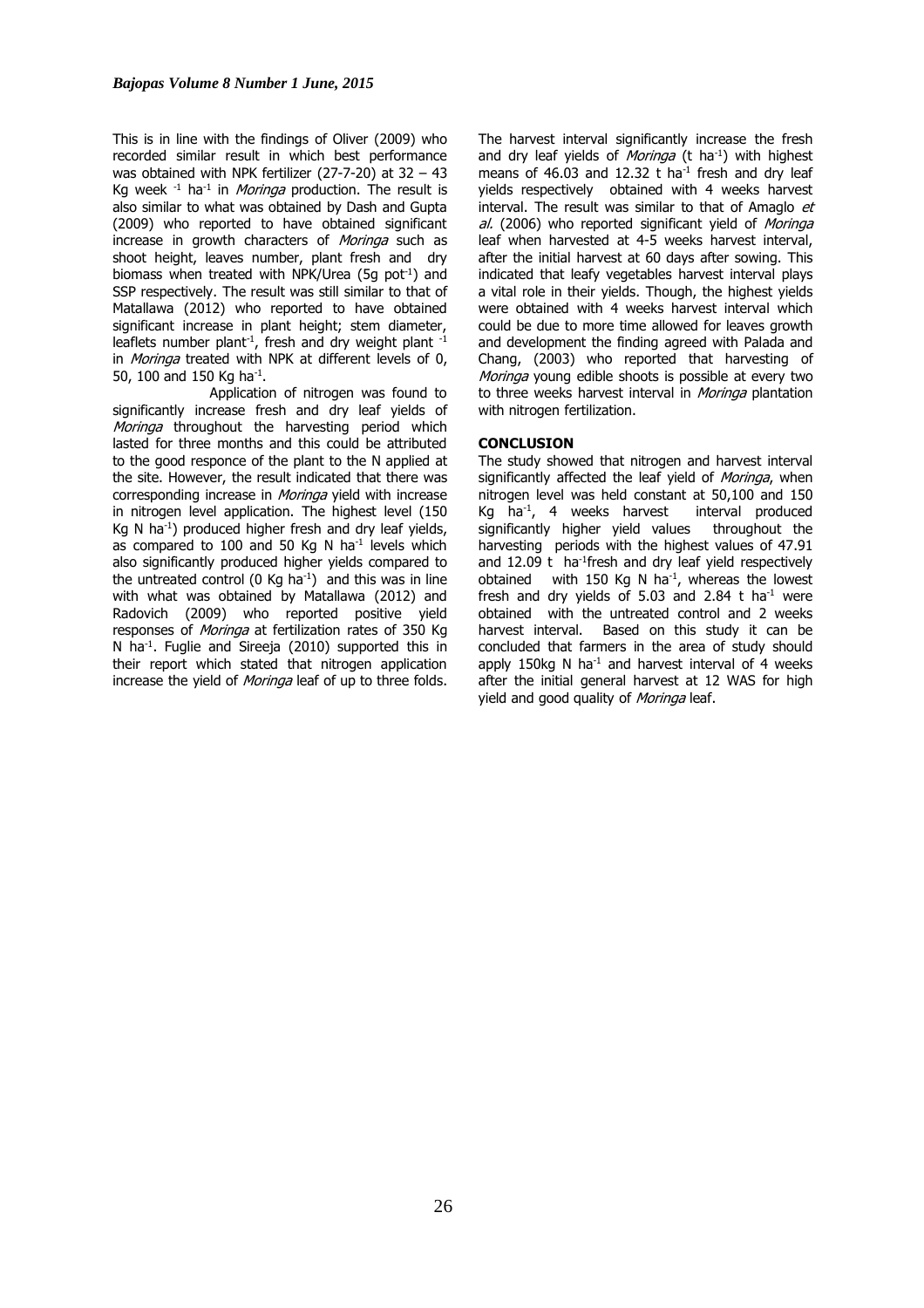#### *Bajopas Volume 8 Number 1 June, 2015*

| 2011/2012 dry season at BUK                                                                                 |       |              |         |        |                   |        |       |                    |        |  |
|-------------------------------------------------------------------------------------------------------------|-------|--------------|---------|--------|-------------------|--------|-------|--------------------|--------|--|
|                                                                                                             |       | Plant height |         |        | Stem diameter     |        |       | Number of branches |        |  |
| <b>Treatment</b>                                                                                            | 4 WAS | 8 WAS        | 12 WAS  | 4 WAS  | 8 WAS             | 12 WAS | 4 WAS | 8 WAS              | 12 WAS |  |
| Nitrogen(kg $ha^{-1}$ )                                                                                     |       |              |         |        |                   |        |       |                    |        |  |
| $\mathbf 0$                                                                                                 | 8.89b | 16.36d       | 42.00d  | 1.65c  | 3.50 <sub>d</sub> | 5.90d  | 7.75b | 10.50d             | 14.17d |  |
| 50                                                                                                          | 9.01b | 37,80c       | 65.50c  | 1.75bc | 4.67c             | 7.24c  | 7.75b | 13.08c             | 16.67c |  |
| 100                                                                                                         | 9.08b | 44.85b       | 86.26b  | 1.93a  | 5.86b             | 10.86b | 8.67a | 14.50b             | 18.42b |  |
| 150                                                                                                         | 9.89a | 53.03a       | 105.54a | l.89ab | 6.98a             | 12.15a | 8.50a | 15.25a             | 21.33a |  |
| $SE+$                                                                                                       | 0.300 | 1.611        | 3.200   | 0.093  | 0.180             | 0.810  | 0.401 | 0.510              | 0.564  |  |
| Magne followed by the same letter(s) are not significantly different at 5% level of significance using DMDT |       |              |         |        |                   |        |       |                    |        |  |

# Table 1: Effects of Nitrogen levels on plant height (cm), stem diameter plant<sup>-1</sup> (cm) and number of branches plant<sup>-1</sup> of *Moringa* during<br>2011/2012 dry season at BLIK

Means followed by the same letter(s) are not significantly different at 5% level of significance using DMRT

## Table 2: Effects of Nitrogen levels on leaflets number plant<sup>-1</sup>, fresh and dry weights plant<sup>-1</sup> of *Moringa* during 2011/2012 dry season at BUK

|                                                                                                            | Number of leaflet plant <sup>-1</sup> |        |         | Fresh weight (g) plant <sup>-1</sup> |        |         | Dry weight (g) plant <sup>-1</sup> |        |                    |
|------------------------------------------------------------------------------------------------------------|---------------------------------------|--------|---------|--------------------------------------|--------|---------|------------------------------------|--------|--------------------|
| <b>Treatment</b>                                                                                           | 4 WAS                                 | 8 WAS  | 12 WAS  | 4 WAS                                | 8 WAS  | 12 WAS  | 4 WAS                              | 8 WAS  | 12 WAS             |
| Nitrogen(kg ha <sup>-1</sup> )                                                                             |                                       |        |         |                                      |        |         |                                    |        |                    |
| 0                                                                                                          | 48.3c                                 | 102.3d | 550.3d  | 12b                                  | 8.83d  | 21.45d  | 0.33 <sub>b</sub>                  | 3.97d  | 6.47d              |
| 50                                                                                                         | 51.7bc                                | 446.8c | 845.4c  | 1.18b                                | 26.08c | 41.95c  | 0.36 <sub>b</sub>                  | 7.71c  | 13.32c             |
| 100                                                                                                        | 54.0b                                 | 586.7b | 1114.3b | 1.12b                                | 30.05b | 62.34b  | 0.44a                              | 9.19b  | 23.11 <sub>b</sub> |
| 150                                                                                                        | 58.3a                                 | 687.2a | 1159.2a | 1.50a                                | 40.98a | 109.28a | 0.51a                              | 10.51a | 31.30a             |
| $SE+$                                                                                                      | 3.19                                  | 38.28  | 91.65   | 0.150                                | 1.340  | 6.940   | 0.062                              | 0.693  | 5.370              |
| Means followed by the same letter(s) are not significantly different at 5% level of significance using DMD |                                       |        |         |                                      |        |         |                                    |        |                    |

Means followed by the same letter(s) are not significantly different at 5% level of significance using DMR

#### Table 3: Effects of Nitrogen levels and harvest Interval on total fresh and dry leaf yields (t ha-1) of Moringa at BUK

| Treatments                                                              | Fresh harvest | Dry harvest            |
|-------------------------------------------------------------------------|---------------|------------------------|
| Nitrogen ( $kgha^{-1}$ )                                                |               |                        |
| 0                                                                       | 11.708d       | 3.448d                 |
| 50                                                                      | 21.738c       | 6.795c                 |
| 100                                                                     | 31.879b       | 8.320b                 |
| 150                                                                     | 38.057a       | 10.211a                |
| S.E±                                                                    | 1.0020        | 0.2222                 |
| Harvest Interval (weeks)                                                |               |                        |
| 2                                                                       | 9.931c        | 3.590c                 |
| 3                                                                       | 21.576b       | 6.426b                 |
| 4                                                                       | 46.029a       | 12.317a                |
| $S.E\pm$                                                                | 0.8679        | 0.1925                 |
| Interaction                                                             |               |                        |
| N x HI                                                                  | $**$          | $**$                   |
| are not cianificantly different at 5% level of cianificance using DMDT. |               | $*$ $K$ Cianificant at |

Means followed by the same letter are not significantly different at 5% level of significance using DMRT, \*\*Significant at 1%.